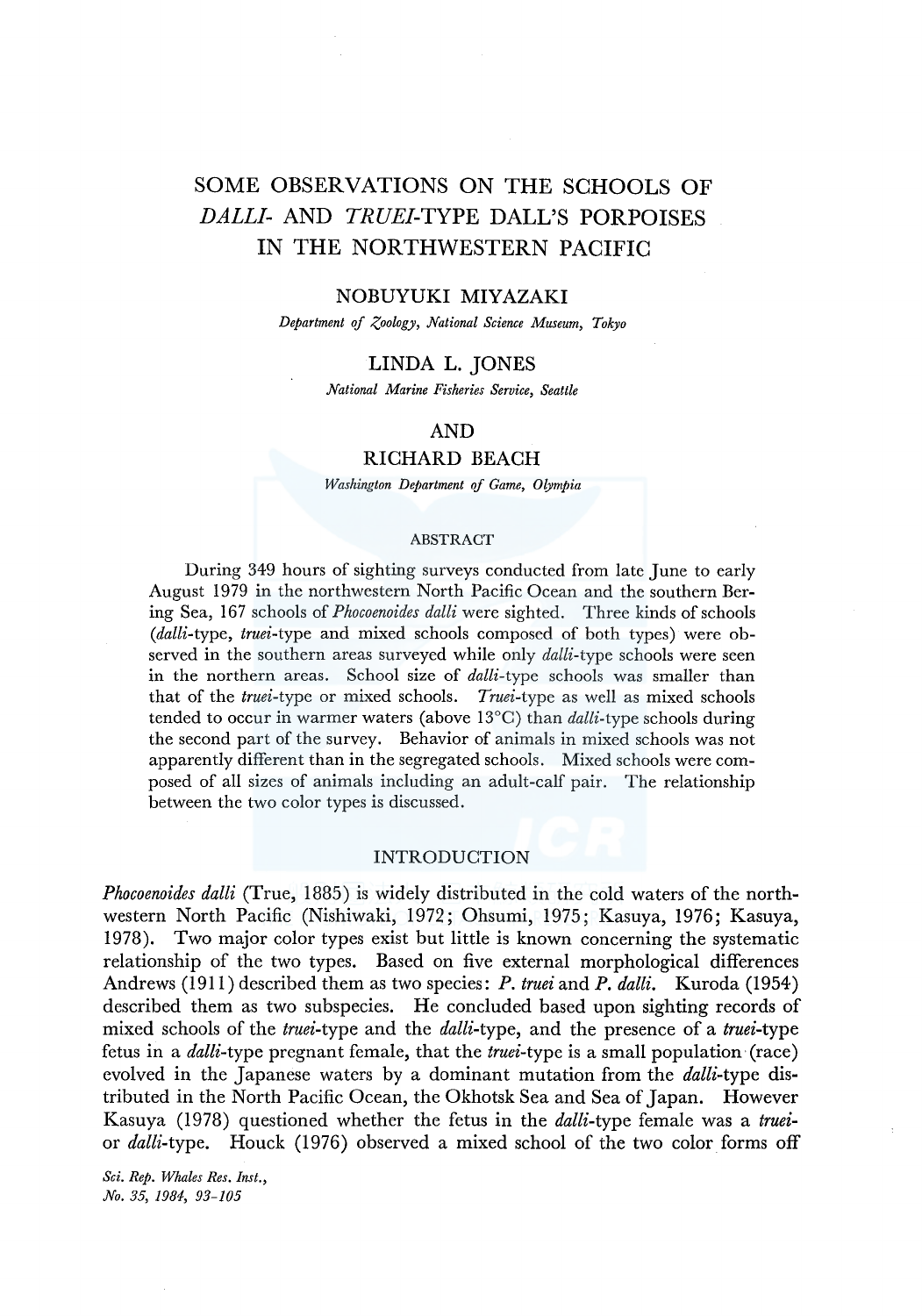northern Honshu, Japan. Based on the ecological and morphological considerations of the genus, he concluded that *P. dalli* is polymorphic in color pattern with two major color morphs, the *dalli-* and the *truei-types,* and that there are not separate geographical races or subspecies.

From sighting records of *P. dalli* and an analysis of the school structure, Kasuya (1978) concluded that the school formation is to some degree dependent on color pattern and that all the *dalli-type* individuals found off the Pacific coast of Japan may not be from the Japanese coastal population, but that at least some of them, especially those in the schools not containing the *truei-type,* migrate from the offshore population in the northwestern North Pacific and the western Bering Sea or from the Sea of Japan-Okhotsk Sea population. He considered that interbreeding between the populations would be less frequent than expected on the basis of the apparent coexistence of the two color types.

The discussion above makes it clear that the taxonomic problem of the two color forms of *P. dalli* has not been completely resolved. This report provides additional information on school composition and distribution for two color types of Dall's porpoises and a discussion on their relationship, including the possibility of interbreeding between the two color types.

# **METHODS**

A Japanese salmon research vessel, the R/V *Hoyomaru No. 67* (size: 299 gross tons; cruising speed: 10 knots), was chartered by the Japan Fisheries Agency for a US-Japan cooperative Dall's porpoise research project. A marine mammal sighting survey was conducted on board this vessel in the northwestern North Pacific Ocean and the Bering Sea from 29 June to 9 August, 1979. The cruise track is shown in Fig. 1. Total observation time was 349 hours. Observations were made by Miyazaki and Beach from the upper bridge except during night time, heavy rain and heavy fog. Since the main objectives of this cruise were experimental salmon gillnetting and study of the incidental catch of Dall's porpoises, most of the survey effort was spent during the transits between the coast of Japan and the western Bering Sea.

For each sighting, data were recorded on estimated body size, color type and number of porpoise and surface water temperature. Estimates of body size were made for Dall's porpoises coming close to the bow of the vessel, within about 20 m. Animals were classified as small (less than 150 cm in body length), medium (150- 180 cm) or large (more than 180 cm). Calves were distinguished by their small size and continued association with a larger animal.

# RESULTS

# *Distribution*

During this survey, 655 Dall's porpoises were sighted in 167 schools. There were 68 schools of the *dalli-type,* 24 schools of the *truei-type* and 7 mixed schools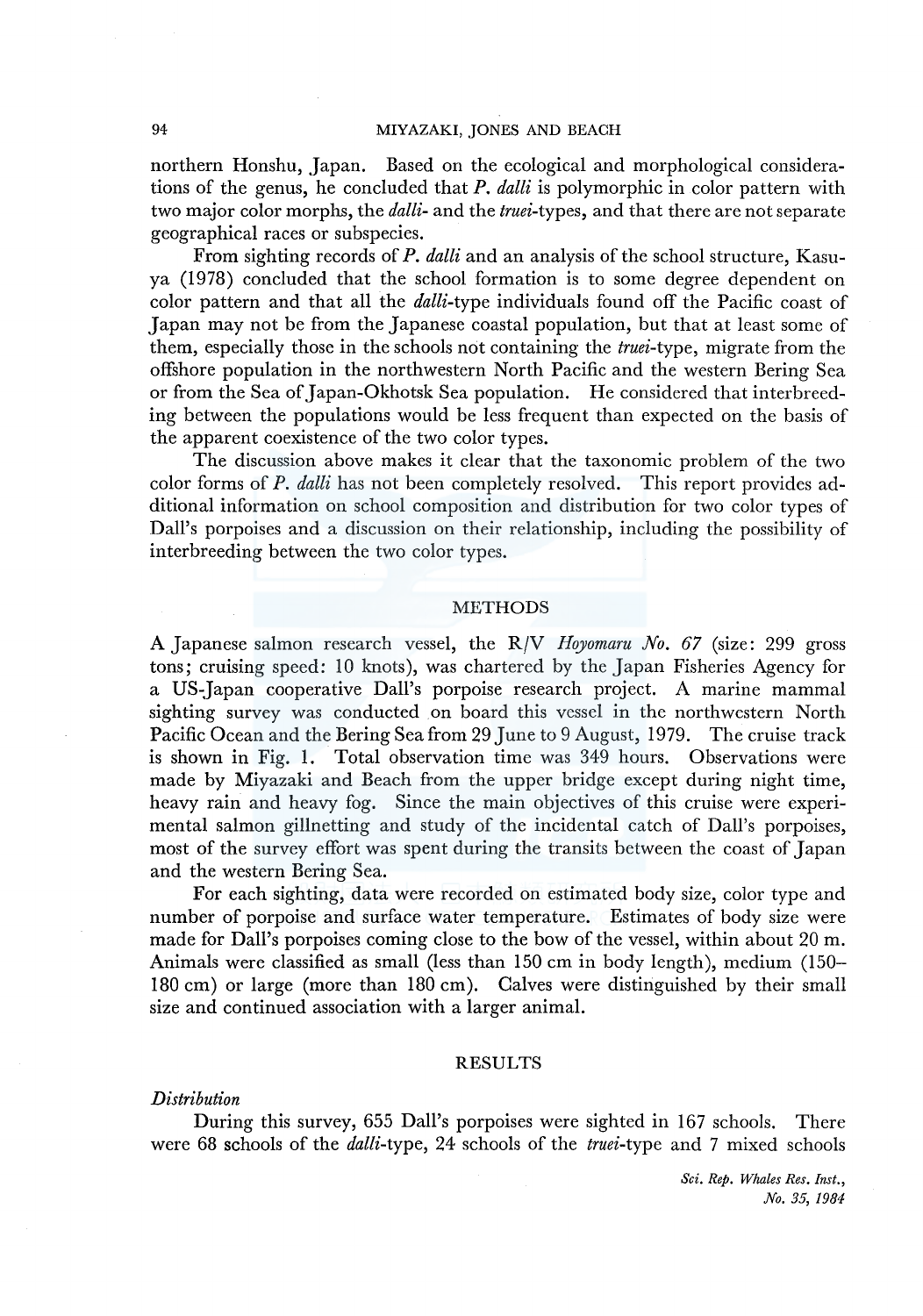SCHOOLS OF DALL'S PORPOISES



sci. Rep. Whales<br>No. 35, 1984 s Res. Inst.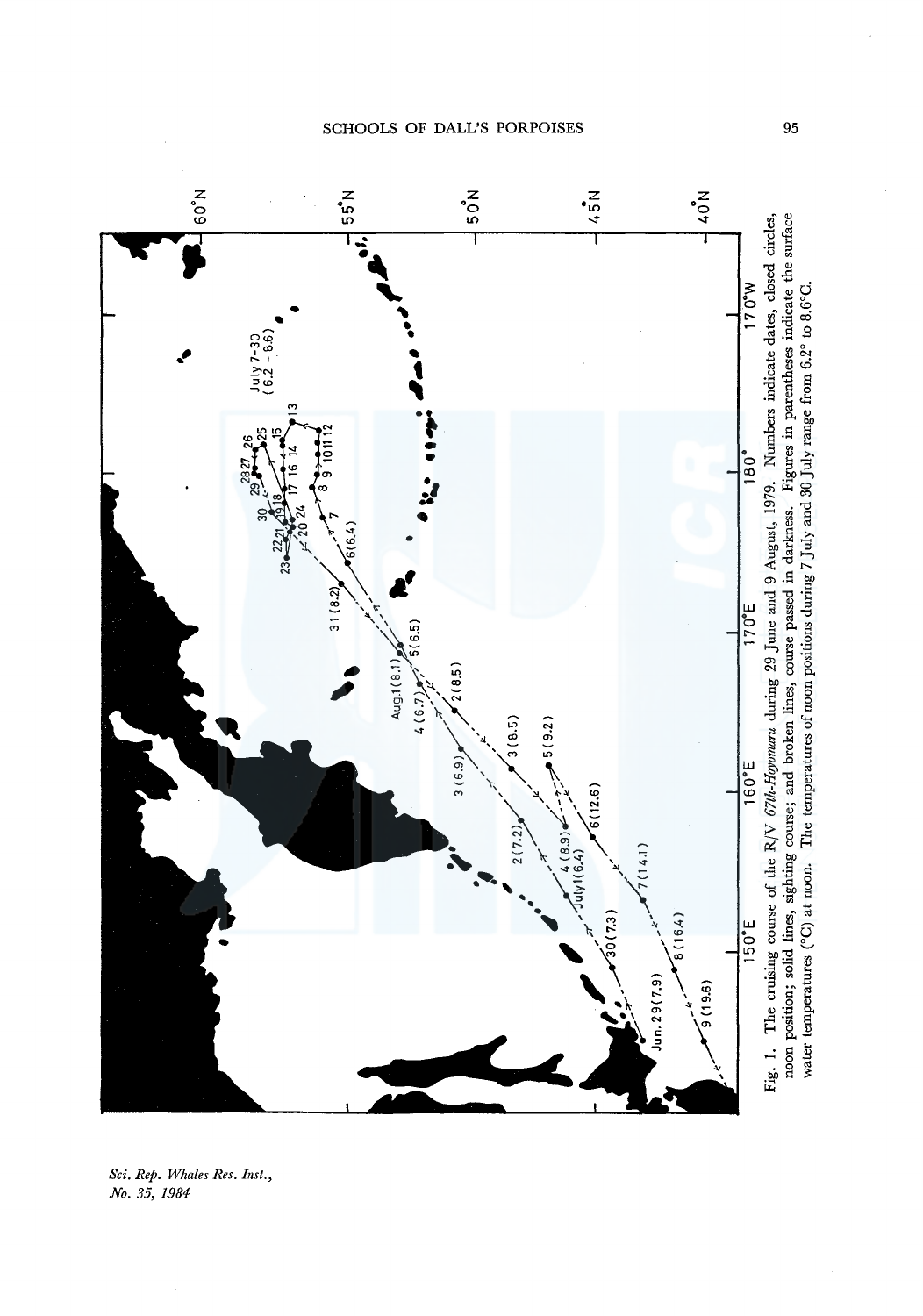|       |                                                              |                |      |              | Schools of color type |                  |             |          |                |  |
|-------|--------------------------------------------------------------|----------------|------|--------------|-----------------------|------------------|-------------|----------|----------------|--|
| Areas |                                                              | dalli-type     |      |              | truei-type            |                  | mixed       | unknown  | Total<br>No.   |  |
|       |                                                              | No.            | %    | No.          | $\%$                  | No.              | $\%$        | No.      |                |  |
| L     | $40^\circ - 45^\circ N$<br>$140^{\circ}-150^{\circ}$ E       | 4              | 25.0 | 10           | 62.5                  | 2                | 12.5        | 8        | 24             |  |
| и     | $40^{\circ} - 45^{\circ}$ N<br>150°-160°E                    | $\overline{4}$ | 21.1 | 13           | 68.4                  | $\boldsymbol{2}$ | 10.5        | 11       | 30             |  |
| ш     | $45^\circ - 50^\circ N$<br>$150^{\circ}-160^{\circ}$ E       | $\overline{7}$ | 77.8 | $\mathbf{1}$ | 11.1                  | $\mathbf{1}$     | 11.1        | 9        | 18             |  |
| IV    | $45^{\circ} - 50^{\circ}$ N<br>$160^{\circ}-170^{\circ}E$    | $\overline{4}$ | 100  | $\bf{0}$     | $\mathbf 0$           | $\bf{0}$         | $\bf{0}$    | $\bf{0}$ | $\overline{4}$ |  |
| v     | $50^\circ - 55^\circ N$<br>160°-170°E                        | 11             | 84.6 | $\mathbf 0$  | $\bf{0}$              | $\overline{2}$   | 15.4        | 3        | 16             |  |
| VI    | $50^{\circ} - 55^{\circ}$ N<br>$170^{\circ}E - 180^{\circ}$  | 5              | 100  | 0            | $\mathbf{0}$          | $\Omega$         | 0           | 5        | 10             |  |
| VII   | 55°-60°N<br>$170^{\circ}E - 180^{\circ}$                     | 13             | 100  | $\mathbf{0}$ | $\mathbf{0}$          | $\bf{0}$         | $\mathbf 0$ | 8        | 21             |  |
| VIII  | $55^{\circ} - 60^{\circ}$ N<br>$180^{\circ} - 170^{\circ}$ W | 20             | 100  | $\bf{0}$     | $\theta$              | $\bf{0}$         | $\bf{0}$    | 24       | 44             |  |
|       | Total                                                        | 68             | 68.7 | 24           | 24.2                  | 7                | 7.1         | 68       | 167            |  |

TABLE 1. SIGHTING RECORDS OF THE SCHOOLS OF DALL'S PORPOISES IN THE NORTHWESTERN NORTH PACIFIC AND THE BERING SEA IN 5° BY 10° AREAS

of the two types. The remaining 68 schools could not be identified as to color type.

The sighting records were grouped into eight areas of 5° latitude by 10° longitude (Table 1). All three kinds of schools, *dalli-type*, *truei-type* and mixed, were sighted in areas I, II and III, while only schools of the *dalli-type* were observed in areas IV, VI, VII and VIII. The ratio of the *dalli-type* schools to total identified schools was about 21-25% in the southern areas (I and II), increased to 78% in area III, and to 84% or more in the remaining northeast areas. The ratio of mixed schools to total identified schools was  $10-12\%$  in the areas where both the *dalli-type* and the *truei-type* schools were sighted.

As shown in Fig. 2, the *truei-type* schools were sighted more frequently in the southern part of the northwestern North Pacific than in the northern region. The area where the *truei-type* schools were sighted was south of 45°46'N and west of 153°39'E, while *dalli-type* schools were observed north of 42°52'N and east of  $144^{\circ}32'$  E. All mixed schools of the two color types were observed in the area between 41°09'N to 50°56'N and 147°55'E to 163°58'E. Three of them were sightd in the area where the *dalli-type* schools were predominant (Fig. 2, Areas III and V), and four in the area where the *truei-type* schools were predominant (Fig. 2, Areas I and II).

Table 2 shows a comparison of the density and school structure of *P. dalli* in the North Pacific and the Bering Sea areas. Although the total number of Dall's porpoises per observation hour is the same in the two areas, the number of schools per observation hour is somewhat larger in the Bering Sea. Especially, the number of *dalli-type* schools per observation hour in the Bering Sea is about twice as large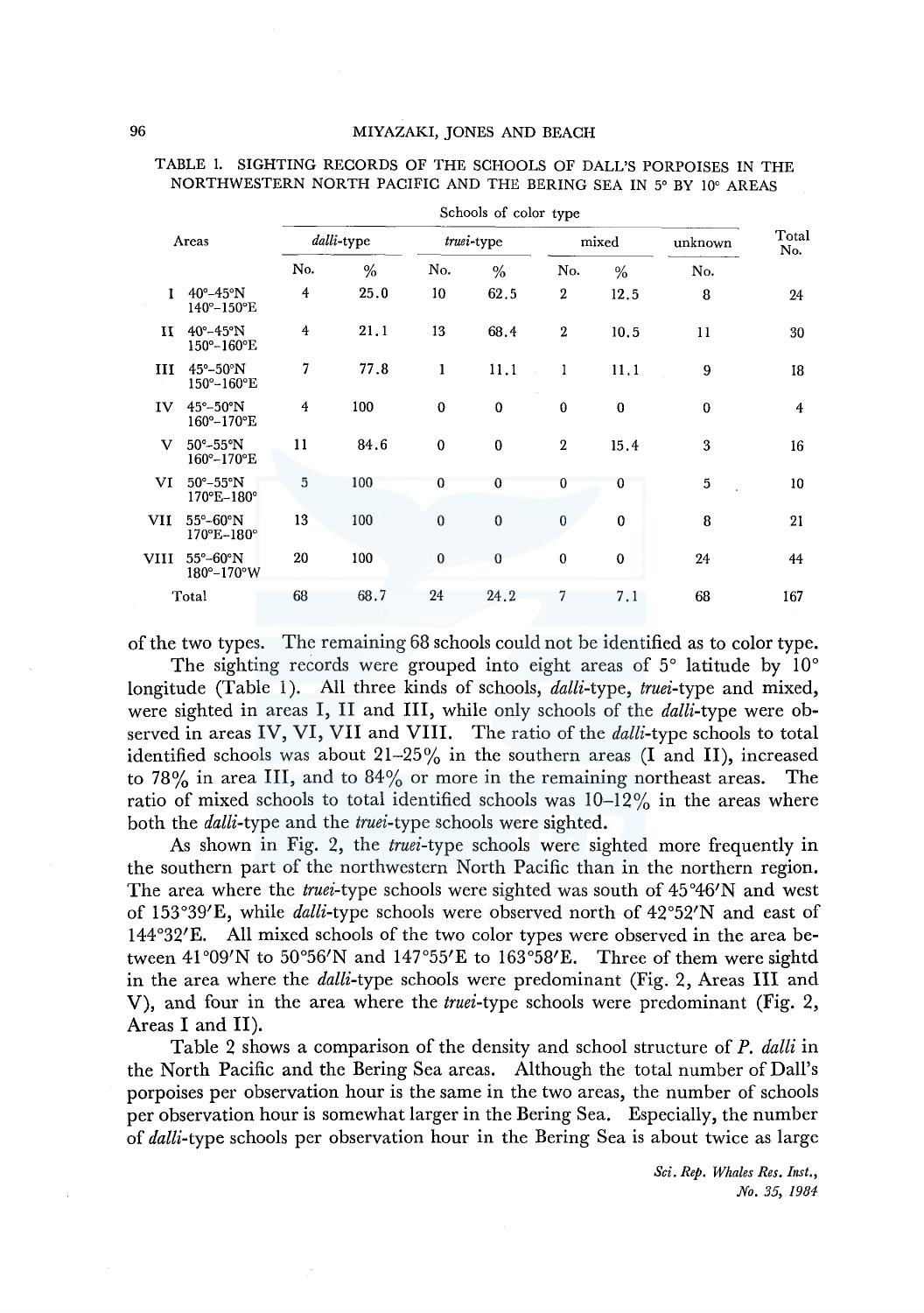$40^{\circ}$ N. **:**<br>' + **Expansive VIII**  Fig. 2. Sighting records of the school of Phocoenoides in the northwestern North Pacific. Open circles indicate the schools of the dalli-Fig. 2. Sighting records of the school of *Phocoenoides* in the northwestem North Pacific. Open circles indicate the schools of the *dallia'* **.A A** 8 0 0 180° **E 170°E 180°**   $\frac{8}{4}$ **VII We 4**  $\infty$  $^{\circ}$ **b**  $\left| \begin{array}{ccc} \frac{\partial g^2}{\partial x^2} & \frac{\partial g^2}{\partial y^2} & \frac{\partial g^2}{\partial z} & \frac{\partial g^2}{\partial x^2} & \frac{\partial g^2}{\partial x^2} & \frac{\partial g^2}{\partial x^2} & \frac{\partial g^2}{\partial y^2} & \frac{\partial g^2}{\partial x^2} & \frac{\partial g^2}{\partial x^2} & \frac{\partial g^2}{\partial x^2} & \frac{\partial g^2}{\partial x^2} & \frac{\partial g^2}{\partial x^2} & \frac{\partial g^2}{\partial x^2} & \frac{\partial g^2}{\partial x^2}$ **A**  • **VI**   $\begin{array}{c|c|c}\n\hline\n\bullet&\circ&\bullet\end{array}$ *#'*   $\overline{5}$ *<:JP* **l(J .A**  170°E  $\mathbf{A}$ .<br>.<br>. o *c9* **.A**   $\mathcal{L}$  $\geq$ o<br>B  $\bullet$ 160°E **150°E** 160°  $\overline{\phantom{a}}$  $^{\circ}$  elP or  $^{\circ}$  $\circ$   $\circ$  $\mathbb{E}$  .  $\mathbb{E}$ **45°N** *<Si*  II • **55°N** i-----------;---~ **.A .11'** 150°E **116flf" ...**   $\frac{1}{50}$ HN,57  $40^{\circ}$ N  $55^{\circ}$ N



Sc<mark>i. Rep. Whales Res. Inst.,</mark><br>No. 35, 1984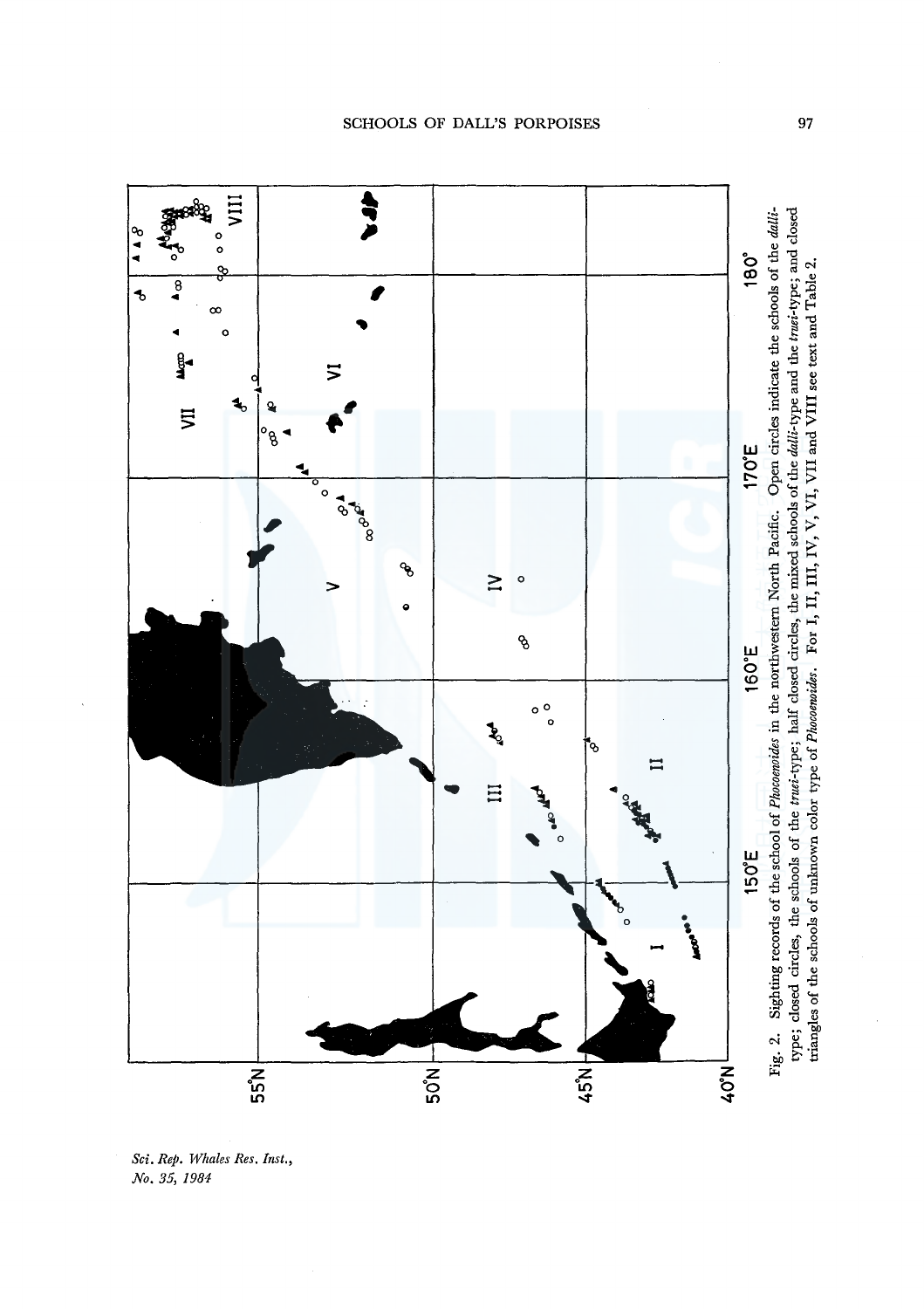|                       | $\sim$ |      | Pacific area |      |       |
|-----------------------|--------|------|--------------|------|-------|
| Areas and color types | T      | D    | м            | υ    | Total |
| No. of schools        | 24     | 30   | 7            | 33   | 94    |
| No. of porpoises      | 133    | 114  | 38           | 128  | 413   |
| Mean school size      | 5.5    | 3.8  | 5.4          | 3.9  | 4.4   |
| Observation hours     |        |      |              |      | 220   |
| No. of school/hour    | 0.11   | 0.14 | 0.03         | 0.15 | 0.43  |
| No. of porpoises/hour | 0.61   | 0.52 | 0.17         | 0.58 | 1.88  |

#### TABLE 2. COMPARISON OF RELATIVE DENSITY OF DALL'S PORPOISES

T indicates a school of *truei-type* ; D, a school of *dalli-type* ; M, mixed school of two color types; and

## as that in the North Pacific.

## *School size*

Table 3 shows the school size of the various types of *P. dalli.* School size ranged from 1 to 16 individuals. Schools of 10 or less individuals were  $91.7\%$  $(22$  out of 24 schools) of the *truei*-type schools and  $98.5\%$  (67 out of 68) of the *dalli*type. About 60% of all the schools were composed of two to four individuals. The range in school size was similar in the three types of schools *(truei, dalli,* and mixed schools). The mean school size of the *dalli-type* was about 3.8 individuals in both the Bering Sea and the Pacific (Table 2). The mean school size of the *truei-type* was 5.5 individuals and was significantly larger than that of the *dalli*type in both areas (t-test,  $p < 0.01$ ). The mean school size of the mixed schools was 5.4 individuals, and was not significantly different from either the *truei-type*  or the *dalli*-type (t-test,  $p > 0.8$ ), however, the sample size is small ( $n=7$ ).

| School size | truei-type     | dalli-type | $_{\rm mixed}$ | unknown type | Total |
|-------------|----------------|------------|----------------|--------------|-------|
|             | 0              | 11         | $\bf{0}$       | œ            | 18    |
| 2           | 3              | 8          | 3              | 22           | 36    |
| 3           | 5              | 19         |                | 17           | 42    |
| 4           | 3              | 9          | 0              | 8            | 20    |
| 5           | 4              | 6          | 0              | 7            | 17    |
| 6           | $\overline{2}$ | 9          |                |              | 12    |
| 7           | 3              | 2          |                | 9.           | 8     |
| 8           |                | 3          |                |              | 5     |
| 9           |                |            |                |              |       |
| 10          |                |            |                | 2            | 3     |
| 11          |                |            |                |              |       |
| 12          |                |            |                |              |       |
| 13          |                |            |                |              | 0     |
| 14          | 0              |            |                |              | 2     |
| 15          |                |            |                |              | 0     |
| 16          |                | o          |                |              |       |
| Total       | 24             | 68         |                | 68           | 167   |

|  |                                  |  | TABLE 3. SCHOOL SIZE OF DALL'S PORPOISES IN THE NORTHWESTERN |
|--|----------------------------------|--|--------------------------------------------------------------|
|  | NORTH PACIFIC AND THE BERING SEA |  |                                                              |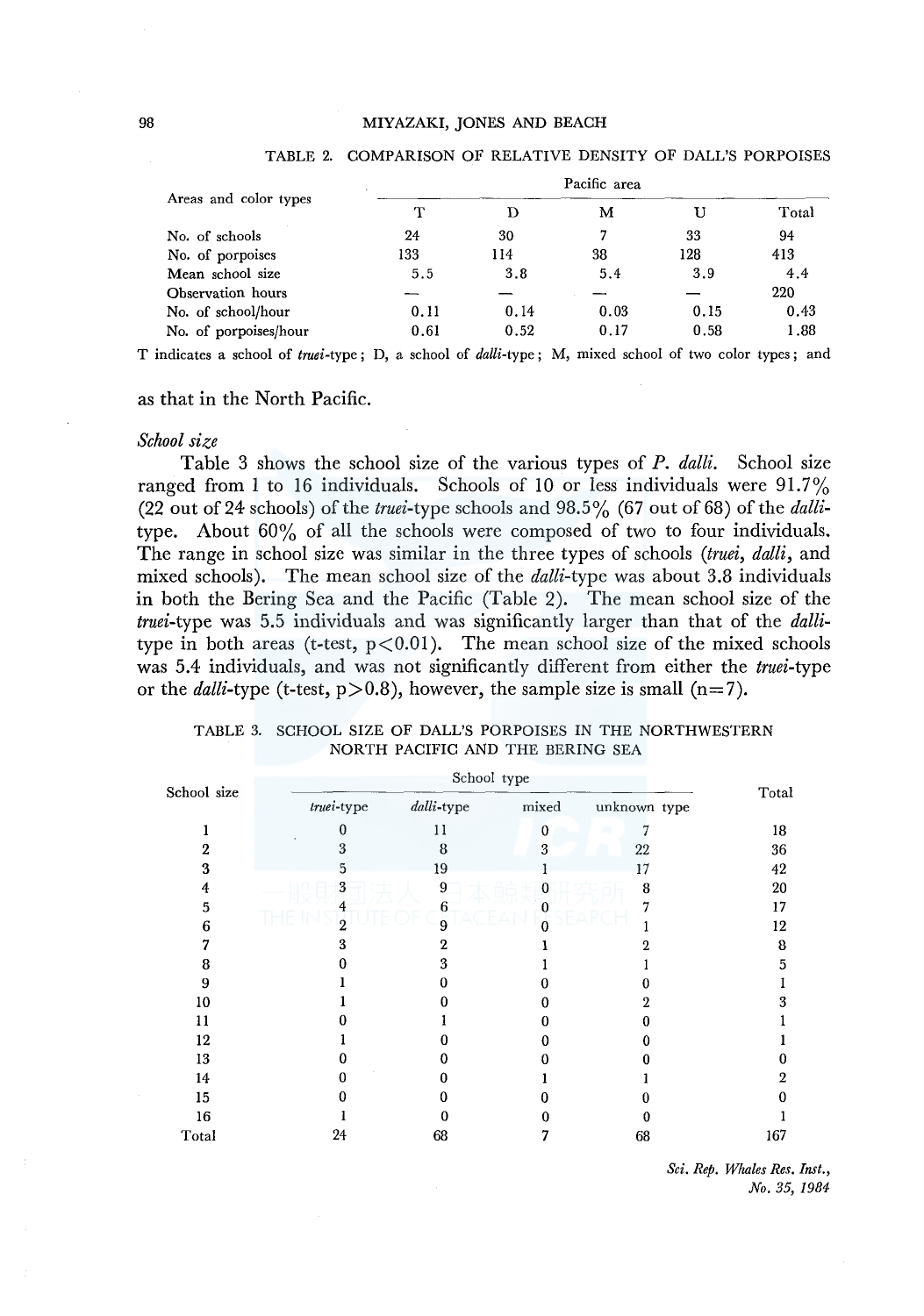#### SCHOOLS OF DALL'S PORPOISES 99

|              |      | Bering Sea     |      |       | Total |      |      |      |       |  |
|--------------|------|----------------|------|-------|-------|------|------|------|-------|--|
| T            | D    | M              | U    | Total | т     | D    | м    | U    | Total |  |
| $\bf{0}$     | 38   | $\bf{0}$       | 35   | 73    | 24    | 68   |      | 68   | 167   |  |
| $\mathbf{0}$ | 139  | 0              | 103  | 242   | 133   | 253  | 38   | 231  | 655   |  |
| $\bf{0}$     | 3.7  | $\mathbf{0}$   | 2.9  | 3.3   | 5.5   | 3.7  | 5.4  | 3.4  | 3.9   |  |
|              |      |                |      | 129   | --    |      |      |      | 349   |  |
| $\bf{0}$     | 0.29 | $\overline{0}$ | 0.27 | 0.57  | 0.07  | 0.19 | 0.02 | 0.19 | 0.48  |  |
| 0            | 1.08 | $\bf{0}$       | 0.80 | 1.88  | 0.38  | 0.72 | 0.11 | 0.66 | 1.88  |  |

#### BETWEEN THE NORTHWESTERN NORTH PACIFIC AND THE BERING SEA

U, a school of unknown color type.

Table 4 shows the observed percentages of each school type for each school size in the area between 41°N and 51°N, and between 144°E and 166°E, where the three school types were observed in the present survey. Of the 247 Dall's porpoises in 52 schools sighted in this area, 157 individuals (63.6%) were the *truei-type* and 90 (36.4%) were the *dalli-type.* The probability of these two color types for each school size was calculated using this proportion, assuming random combination of two color types. The calculated percentages for the mixed schools were higher than those actually observed. These data suggest that the schools of *P. dalli* are not formed by the random combination of the two color types, but that school formation of the species is related to color type. This is the same conclusion reached by Kasuya (1978) based on observations off Sanriku coast of Japan during January, February, May and June.

| School         |     |             | Observed     |             | Calculated |       |       |  |
|----------------|-----|-------------|--------------|-------------|------------|-------|-------|--|
| size           | No. | truei       | mixed        | dalli       | truei      | mixed | dalli |  |
| 1              | 3   | $\mathbf 0$ | $\mathbf{0}$ | 100         | 63.6       |       | 36.4  |  |
| $\overline{2}$ | 10  | 30.0        | 30.0         | 40.0        | 40.4       | 46.3  | 13.3  |  |
| 3              | 11  | 45.5        | 9.0          | 45.5        | 25.7       | 69.3  | 4.8   |  |
| 4              | 6   | 50.0        | 0            | 50.0        | 16.3       | 81.9  | 1.8   |  |
| 5              | 6   | 66.7        | $\bf{0}$     | 33.3        | 10.4       | 89.0  | 0.6   |  |
| 6              | 3   | 66.7        | 0            | 33.3        | 6.6        | 93.2  | 0.2   |  |
| 7              | 4   | 75.0        | 25.0         | $\bf{0}$    | 4, 2       | 95.7  | 0,1   |  |
| 8              | 4   | $\mathbf 0$ | 25.0         | 75.0        | 2.7        | 97.3  | 0     |  |
| 9              |     | 100         | $\mathbf{0}$ | $\bf{0}$    | 1.7        | 98.3  | 0     |  |
| 10             |     | 100         | $\mathbf{0}$ | $\mathbf 0$ | 1.1        | 98.9  | 0     |  |
| 11             |     |             |              |             | 0.7        | 99.3  | 0     |  |
| 12             |     | 100         | $\Omega$     | $\bf{0}$    | 0.4        | 99.6  | 0     |  |
| 13             |     |             |              |             | 0.3        | 99.7  | 0     |  |
| 14             |     | 100         | $\bf{0}$     | $\bf{0}$    | 0.2        | 99.8  | 0     |  |
| 15             | o   |             |              |             | 0.1        | 99.9  | 0     |  |
| 16             |     | 100         | 0            | 0           | 0.1        | 99.9  | 0     |  |
| Total          | 52  | 46.2        | 13.5         | 40.4        | 20.9       | 73.0  | 6.0   |  |

TABLE 4. THE OBSERVED AND CALCULATED PERCENTAGES OF EACH COLOR TYPE FOR EACH SCHOOL SIZE OF DALL'S PORPOISES IN THE SOUTH OF 51°N, WHERE THREE COLOR TYPES ARE DISTRIBUTED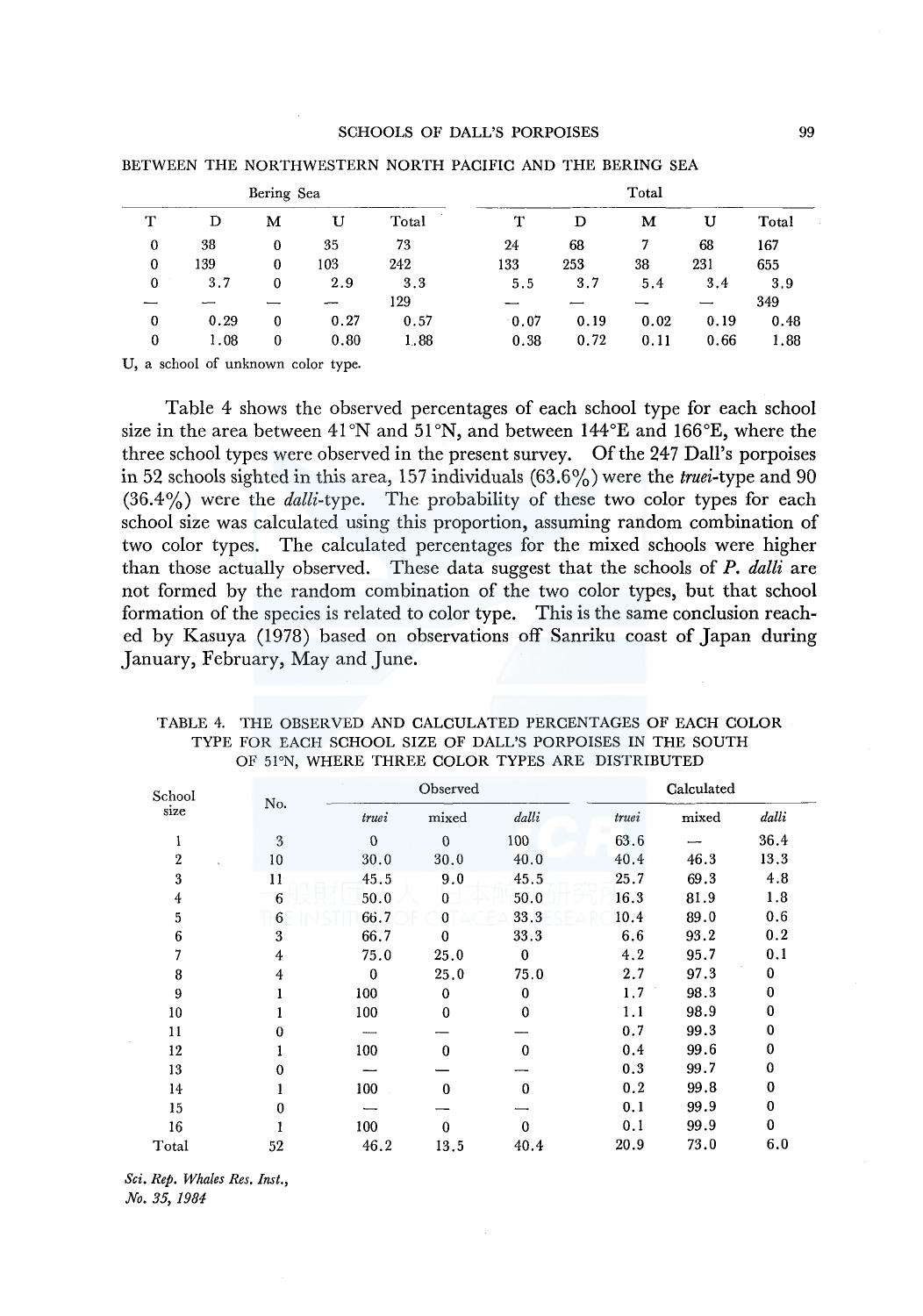| Surface water                                                                                       |        |              |            |    |        |            |    | $\sim$ $\sim$ $\sim$ $\sim$ |  |  |
|-----------------------------------------------------------------------------------------------------|--------|--------------|------------|----|--------|------------|----|-----------------------------|--|--|
| temperature                                                                                         |        |              | truei-type |    |        | dalli-type |    |                             |  |  |
| (°C)                                                                                                | J to B | B to J       | Be         | ፐ  | J to B | B to J     | Be | т                           |  |  |
|                                                                                                     |        | 0            | 0          |    |        |            |    |                             |  |  |
|                                                                                                     |        |              |            |    |        |            |    | 13                          |  |  |
|                                                                                                     |        |              |            |    |        |            | 16 | 18                          |  |  |
|                                                                                                     |        |              |            |    |        |            | 6  | 14                          |  |  |
|                                                                                                     |        |              |            |    |        |            |    | 6                           |  |  |
| 10                                                                                                  |        |              |            |    |        |            |    |                             |  |  |
| 11                                                                                                  |        |              |            |    |        |            |    |                             |  |  |
| 12                                                                                                  |        |              |            |    | 0      | 2          |    |                             |  |  |
| 13                                                                                                  |        | 3            |            |    |        |            |    |                             |  |  |
| 14                                                                                                  |        |              |            |    |        |            |    |                             |  |  |
| 15                                                                                                  |        |              |            |    |        |            |    |                             |  |  |
| 16                                                                                                  |        | 6            |            | n  |        |            |    |                             |  |  |
| 17                                                                                                  |        | $\mathbf{2}$ | 0          |    |        |            |    |                             |  |  |
| Total                                                                                               |        | 18           | 0          | 23 | 10     | 16         | 29 | 55                          |  |  |
| J to B indicates transit from Japan to the Bering Sea; B to J transit from the Bering Sea to Japan; |        |              |            |    |        |            |    |                             |  |  |

TABLE 5. SURFACE WATER TEMPERATURE OF THE SIGHTING POSITIONS OF

#### *Surface water temperature*

The frequency of sightings of each school type and surface water temperatures is shown in Table 5. The temperature for the *dalli-type* ranged from 5.9° to 15.8°C, similar to that for the *truei-type* (6.5° to 17.1°C). On the way from Japan to the Bering Sea (late June to early July), the number of sightings is low and the temperature ranges of the two types overlap, however the mean surface water temperature of the 5 *truei-type* schools was 7.4°C (range: 6.0°-7.9°C) while the mean for the 10 *dalli-type* schools was slightly lower, 6.8°C (range: 5.0°-8.9°C). On the return from the Bering Sea (early August), the mean temperature of the sightings of the 18 *truei*-type schools was  $15.3^{\circ}$ C (range:  $13.6^{\circ}$ -17.7 $^{\circ}$ C) and was higher than the mean temperature of 9.8°C for the 16 *dalli-type* schools (range: 8.0°-l5.8°C) which were predominantly in waters below l0°C (13 out of 16 schools). These results indicate that the *truei-type* school tends to be distributed in relatively warmer waters than the *dalli-type* school. The water temperatures during sightings of the mixed schools were from  $5.9^{\circ}$  to  $16.4^{\circ}$ C (mean: 11.7°C) and therefore were within the range of both the *truei-type* and *dalli-type.* During the return to Japan from the Bering Sea, the mixed schools tended to be in the warmer waters (4 out of 5 schools).

## *Observations of the mixed schools*

Seven mixed schools (two in July and five in August) were observed in this survey (Table 6).

At 1215 hour (Japanese standard time) of 7 August, a mixed school of 14 porpoises were sighted. A mixed group of 12 porpoises among them firstly approached the vessel and rode the bow wave. Several minutes later, a mixed pair

> *Sci. Rep. Whales Res. Inst., No. 35, 1984*

School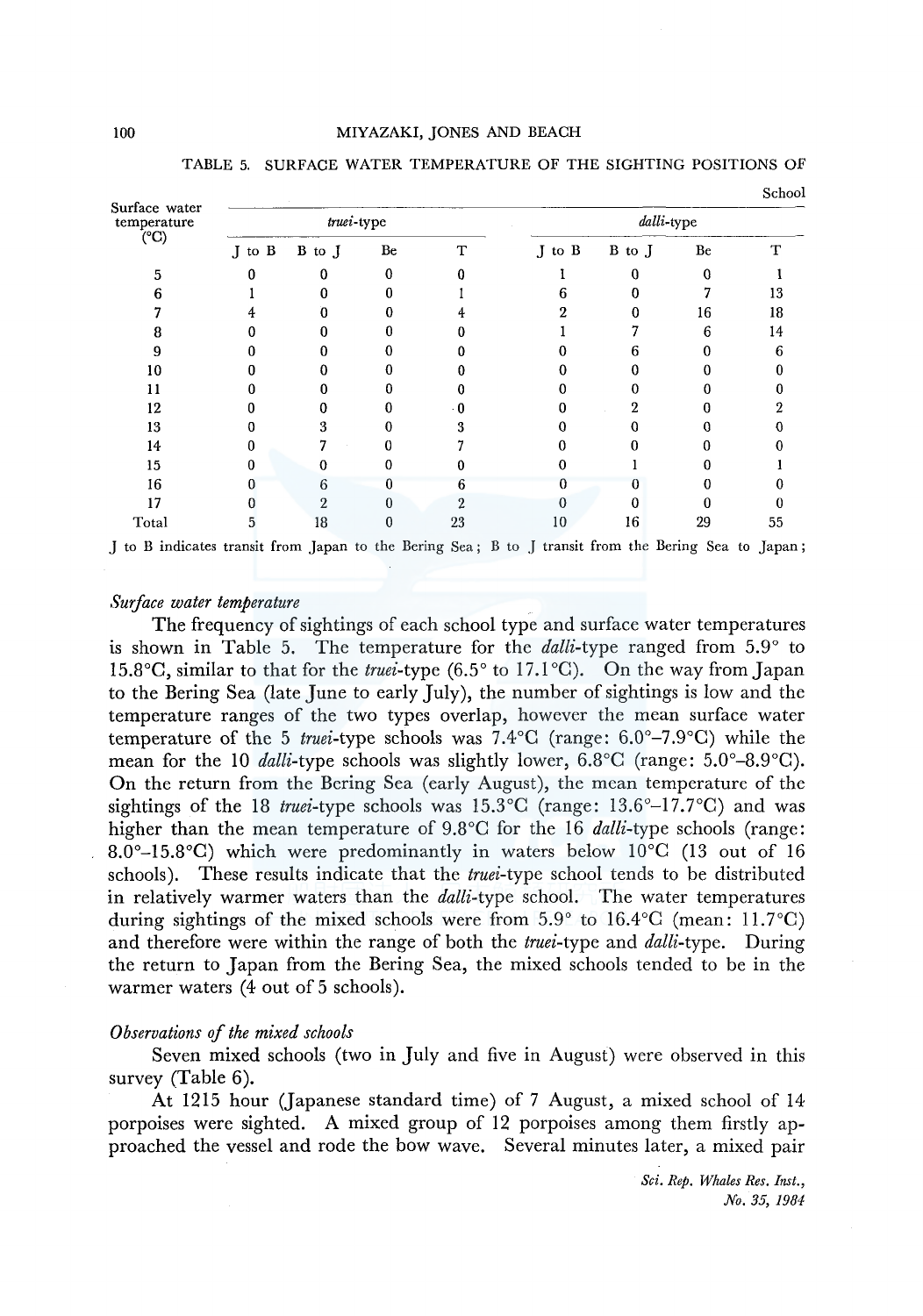| mixed          |                  |              |                |   | unknown       |          |             | Total          |                |              |     |
|----------------|------------------|--------------|----------------|---|---------------|----------|-------------|----------------|----------------|--------------|-----|
|                | J to B B to J    | Be           | T              |   | J to B B to J | Be       | $\mathbf T$ |                | J to B B to J  | Be           | т   |
|                | 0                | 0            |                | 0 | 0             | 0        | $\Omega$    | $\overline{2}$ | $\mathbf 0$    | $\mathbf{0}$ | 2   |
|                | $\theta$         | 0            |                | 4 | 0             | 3        |             | 12             | 0              | 10           | 22  |
| 0              | 0                | $\bf{0}$     | 0              |   | $\mathbf 0$   | 14       | 15          |                | $\bf{0}$       | 30           | 37  |
| 0              |                  | 0            |                | 3 | 2             | 3        | 8           | 4              | 10             | 9            | 23  |
| o              | $\theta$         | 0            | 0              | 0 | 0             | 0        | 0           | 0              | 6              | 0            | 6   |
| 0              | $\mathbf{0}$     | 0            | 0              | 0 | 0             | 0        | 0           | 0              | 0              | 0            |     |
| 0              | $\mathbf{0}$     | 0            | 0              | 0 | 0             | 0        | 0           | 0              | 0              | 0            |     |
|                | $\mathbf 0$      | 0            | 0              | 0 |               | 0        |             | 0              | 3              | 0            |     |
|                | 0                | 0            | 0              | 0 | 4             | 0        |             | 0              |                | Ω            |     |
|                | $\boldsymbol{2}$ | 0            | $\overline{2}$ | 0 | 5             | $\theta$ | 5           | $\bf{0}$       | 14             | 0            | 14  |
|                | 0                | 0            | 0              | 0 |               | 0        |             | 0              | $\mathbf{2}$   | 0            | 9   |
| n              | $\boldsymbol{2}$ | 0            | 2              |   |               | 0        |             | n              | 9              | 0            |     |
| O              | $\theta$         | 0            | 0              | 0 | 0             | 0        |             | 0              | $\overline{2}$ | 0            |     |
| $\overline{2}$ | 5                | $\mathbf{0}$ | 7              | 8 | 14            | 20       | 42          | 25             | 53             | 49           | 127 |

DALL'S PORPOISES IN THE NORTHWESTERN NORTH PACIFIC AND THE BERING SEA type

of large *truei-* and *dalli-type* porpoises joined the first group. In this mixed pair, one swam slightly ahead of the other (Plate 1, Figs 1 and 2), alternating the lead and these two porpoises behaved similarly swimming side by side, keeping a direction and surfacing simultaneously to breathe (Plate 1, Figs 3 and 4). This may indicate that there is no dominant-recessive relationship in social status between them. The mixed pair left the bow after several minutes but the other 12 porpoises remained without apparent change in their behavior. In the other 12 porpoises, one *dalli-type* and two *truei-type* small porpoises (about 1.5 m in body

| School<br>no.  | Date     | Time | Total<br>group<br>size | No.     | <i>Truei</i> -type<br>Size                              | No.            | Dalli-type<br>Size               | Un-<br>known<br>type | Comments                                                              |
|----------------|----------|------|------------------------|---------|---------------------------------------------------------|----------------|----------------------------------|----------------------|-----------------------------------------------------------------------|
| 1              | 2 July   | 0805 |                        |         | large                                                   |                | large                            | 5                    | mixed<br>pair<br>moved<br>some<br>distance<br>from<br>other porpoises |
| $\overline{2}$ | 3 July   | 1540 | 3                      |         | medium                                                  | $\overline{2}$ | medium                           | $\boldsymbol{0}$     |                                                                       |
| 3              | 2 August | 1045 | $\boldsymbol{2}$       |         | medium                                                  |                | large                            | $\bf{0}$             |                                                                       |
| 4              | 7 August | 1215 | 14                     | 11<br>9 | $(2 \text{ small :})$<br>medium<br>and/or large         | 3              | small:<br>medium<br>and/or large | $\mathbf 0$          |                                                                       |
| 5              | 7 August | 1700 | 8                      | 5.      | $2 \text{ large}$ ;<br>1 large with a calf;<br>1 medium |                | large                            | $\overline{2}$       |                                                                       |
| 6              | 8 August | 1545 | $\mathbf{2}$           |         | large                                                   |                | large                            | 0                    |                                                                       |
| 7              | 8 August | 1700 | 2                      |         | large                                                   |                | large                            | $\mathbf 0$          |                                                                       |

TABLE 6. COMPOSITION OF MIXED SCHOOLS OF DALL'S PORPOISE SIGHTED IN 1979 IN THE WESTERN NORTH PACIFIC OCEAN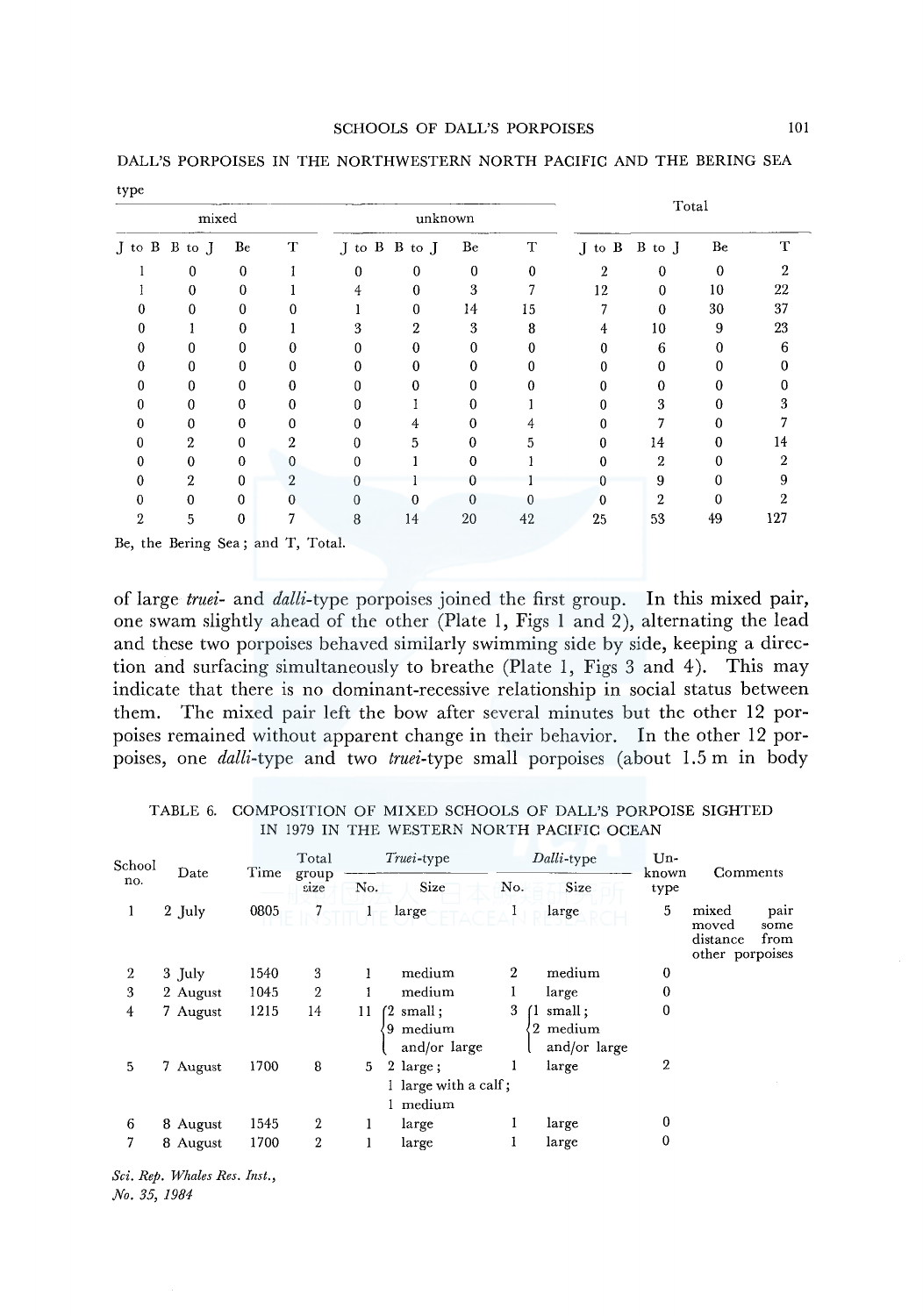length) were found. As these three young porpoises were not accompanied by large porpoises, they seem to be at the stage after the weaning.

Later in the day (1700 hour) a mixed school of 8 porpoises was observed in an apparent feeding behavior, swimming in a circle, making frequent dives. Five of them came to the bow in three groups (a pair of *truei-type* of adult size; an adult *truei-type* with a calf of *truei-type* and an adult *dalli-type;* and a medium *truei-type).*  These two adult porpoises with the calf swam together throughout the 30-minute observation period.

From these observations, we conclude that the two color types of different growth stages, including adults with a calf, can form a single group and there were no apparent differences in the behavior of the mixed school compared to schools of uniform color type.

# *Formation of mixed schools*

Only three mixed schools of the *truei-type* and the *dalli-type* have been studied off Hokkaido on 13 July 1954 (Kuroda, 1954), off northern Honshu in February (Houck, 1976) and off Sanriku in winter (Kasuya, 1978). However, present sightings of seven mixed schools and Miyazaki's observations of other two mixed schools off the Sanriku coast of Japan on 27 March 1972 and on 8 March 1979 (unpublished data) suggest that the mixed school is not necessarily rare in the overlapped area of two color types. There is no trend in the sighting time of the mixed school during the observation time (0500-0900 hour) (Table 6). The mixed school was sighted not only in the coastal waters (Kasuya, 1978; Miyazaki, unpublished data) but also during the present cruise in the waters up to approximately 180 nautical miles offshore. From these informations it can be safely said that in the overlapped area of two color types the mixed school seems to be formed in any time in the day, throughout most of the year and in both coastal and offshore waters.

Composition of seven mixed schools sighted in the present cruise (Table 6) suggests that there are three types of mixed schools, Type I: Combination of single *truei-type* porpoise with single *dalli-type* porpoise; Type II: Combination of single porpoise of one color type with two or more porpoises of other color type; Type III: School containing two or more porpoises of *truei-type* and two or more porpoises of *dalli-type.* Three mixed schools (school nos 3, 6 and 7 in Table 6) and one mixed school (school no. 2) belonged to Type I and II, respectively. The mixed school no. 4 (11 *truei-type* and 3 *dalli-type* porpoises) belonged to Type III. This was sighted in the higher density area, where 52 porpoises in 6 schools were sighted in the 51 minute-observation (1215 to 1306 hour on 7 August) corresponding to approximately  $3 \times 10^5$  m<sup>2</sup> research areas. Two mixed schools (school nos 1 and 5) should be classified into Type II or III when several individuals of unknown color type are considered.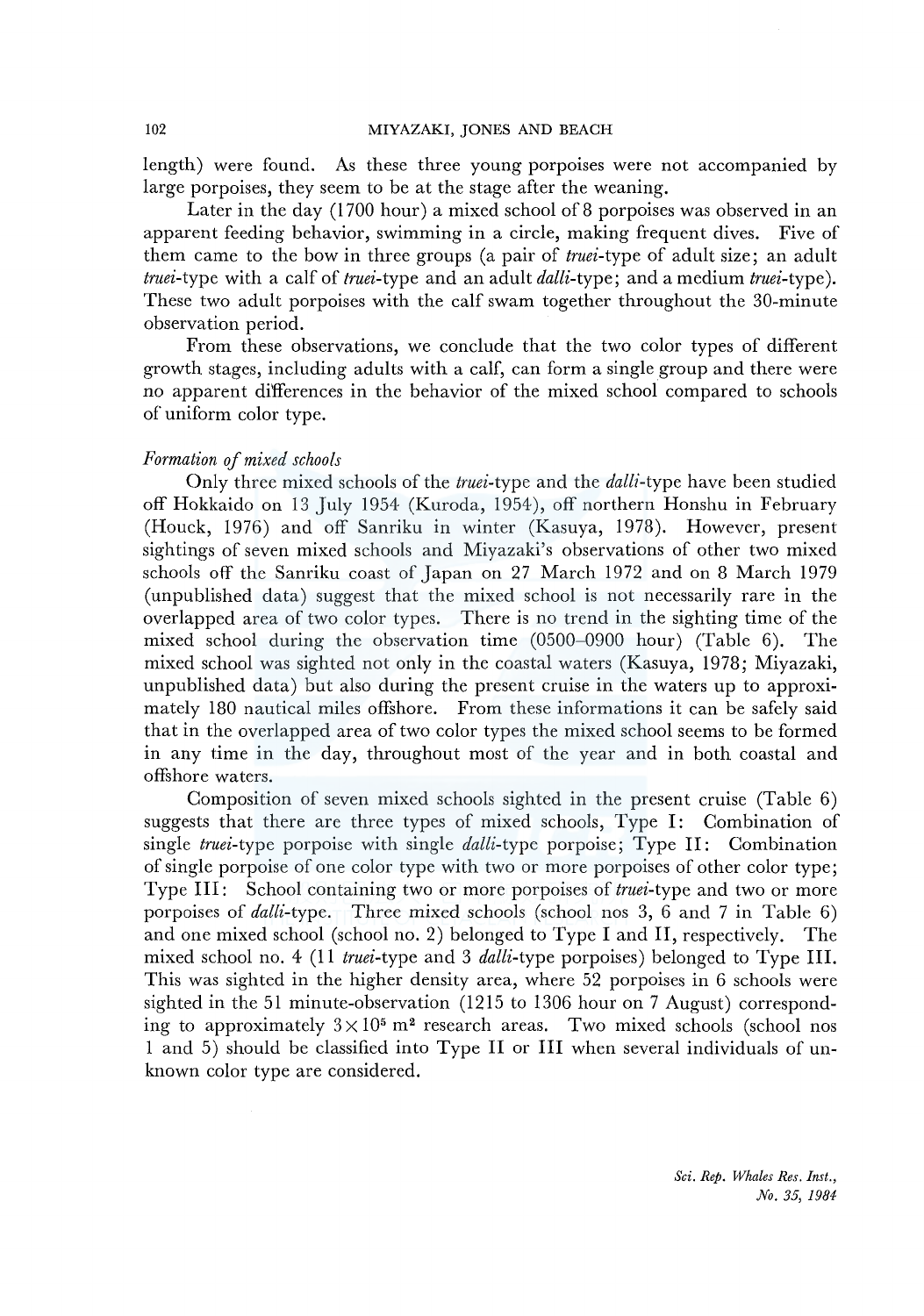#### DISCUSSION

Based on information on *P. dalli* in the northwestern North Pacific Ocean off the Kuril Islands, Ohsumi (1975) indicated that the northern limit of the *truei-type*  was 48°N and the eastern limit was 167°E. Kasuya (1978) reported that the *truei-type* seemed to be distributed in the summer season from 42° to 54°N and from the east coast of the Kuril Islands to l 68°E. Sightings of the *truei-type* have been made subsequently to 180° (NMML, unpublished data). The sighting positions of the *truei-type* obtained in the present study are distributed within the limits of these studies. Most of the *truei-type* were distributed in the southern areas off the Pacific coast of Japan whereas the *dalli-type* were less in number in this area.

During the present survey, P. *dalli* were sighted in surface water temperatures from  $5.8^{\circ}$  to 17.1 $^{\circ}$ C. Within this range, there is no significant difference in the temperature preference between the two color forms. However, in August during the transit from the Bering Sea to Japan, the *truei*-type schools were usually sighted in warmer waters than the *dalli-type.* Mixed schools also tended to be in warmer waters at this time (4 out of 5 schools).

In the winter season, *P. dalli* (mostly *truei-type)* migrates into the waters off the Sanriku region (Pacific coast of Japan) where the surface water temperature is 5° to 8°C (Miyazaki, unpublished data). Few *dalli-type* schools are reported there at this season (Kasuya, 1978). Small numbers of mixed schools are seen during the same season (Kasuya, 1978; Miyazaki, unpublished data). From February to March, the southern range of the *truei-type* schools reaches off Choshi (34°44'N, 140°50'E) where the surface water temperature is about  $14^{\circ}$ –17°C (Kasuya, 1978; Miyazaki, unpublished data). Thus, most of the *truei-type* schools appear not to migrate into areas warmer than  $18^{\circ}$ C. On the contrary, the water temperature of the *truei-type* in the northern range certainly overlaps that of the *dalli-type.*  From these informations it can be said that the northern range of the *truei-type*  schools may not be limited by the surface water temperature only but also by other factors such as competition with the *dalli* type.

Sightings of the mixed school of the large *dalli-* and *truei-types* porpoises (body length $\geq$ 180 cm) in the present cruise during 29 June to 9 August suggest that the two color types may interbreed because of the beginning of the breeding season for *P. dalli* in early to mid-August (Mizue *et al.,* 1966; Kasuya, 1978). Kuroda (1954) reported a *dalli-type* female having a *truei-type* fetus, although Kasuya (1978) questioned whether the fetus was a *truei-type* because of his belief on the difficulty of separating two color types in the fetal stage. Newby (1982) also reported that a *dalli-type* fetus was found in a *truei-type* female and the reverse case, and a *dalli*type fetus was found in a black variant female. These evidences support the hypothesis that the two color types may interbreed.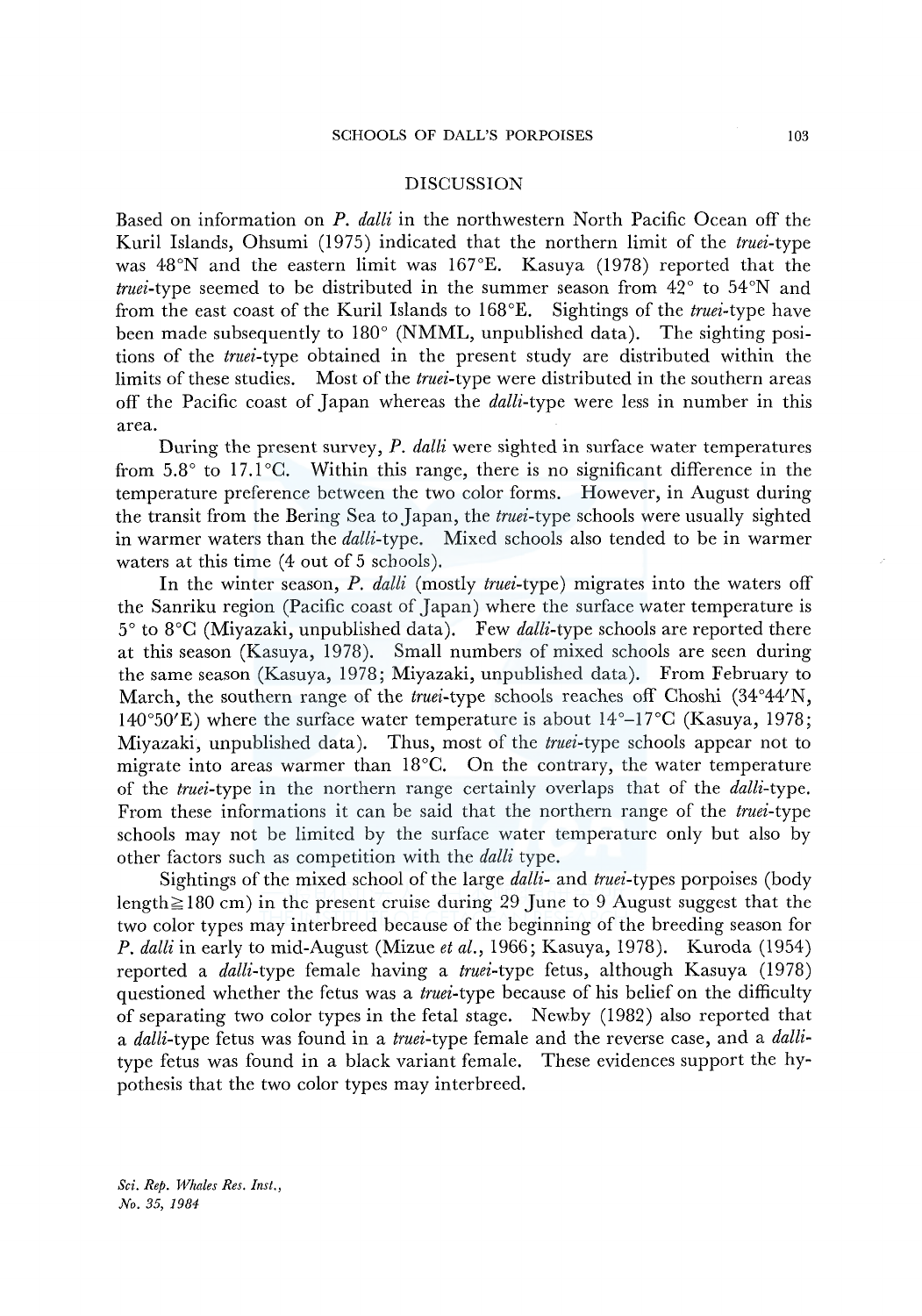#### ACKNOWLEDGEMENTS

We thank the captain and crew of *Hoyomaru No. 67* for their cooperation, and Mr 0. Sano and Dr S. Ohsumi of the Far Seas Fisheries Research Laboratory for giving us chance for this study. Drs H. Ogi and D. Ainely, and Mr M. Narita are acknowledged for their kind help during this survey. We are indebted to Dr T. Kasuya of the Far Seas Fisheries Research Laboratory who gave us valuable suggestions.

#### REFERENCES

ANDREWS, R. C., 1911. A new porpoise from Japan. *Bull. Amer. Mus. Nat. Hist.* 30: 31.

- HOUCK, W. J., 1976. The taxonomic status of the porpoises genus *Phocoenoides*. Paper ACMRR/MM/ SC/114, FAO Scientific Consultation on Marine Mammals, Bergen.
- KAsUYA, T., 1976. Preliminary report on the biology, catch and populations of *Phocoenoides* in the western North Pacific. Mammals in the seas. FAO Fisheries Series No. 5, Vol. IV, 3-19.
- KASUYA, T., 1978. The life history of Dall's porpoises with special reference to the stock of the Pacific coast of Japan. *Sci. Rep. Whales Res. Inst.,* 30: 1-63.
- KURODA, N., 1954. On the affiinity of the Dall's and True's porpoises. *Bu//. Yamashina Ornithol. Res. Inst.,*  5: 44-46.
- MrzuE, K., K. Yoshida, and A. Takemura, 1966. On the ecology of the Dall's porpoise in Bering Sea and the North Pacific Ocean. *Bull. Faculty Fish. Nagasaki Univ.,* 21: 1-21. (in Japanese, with English summary)
- NEWBY, T., 1982. Life history of Dall's porpoise *(Phocoenoides dalli,* True 1885) incidentally taken by the Japanese high seas salmon mothership fishery in the northwestern North Pacific and western Bering Sea, 1978 to 1980. Ph.D. dissertation. University of Washington, 1982. 155 p.
- NrsHIWAKI, M., 1972. *General biolog\_y.* pp. 3-204. *In:* S. H. Ridgway (ed.), Mammal of the Sea. Charles C Thomas Publisher Illinois. 812 pp.
- 0HsuMr, S., 1975. Incidental catch of cetaceans with salmon gillnet. *J. Fish. Res. Board Can.,* 32 (7): 1229- 1235.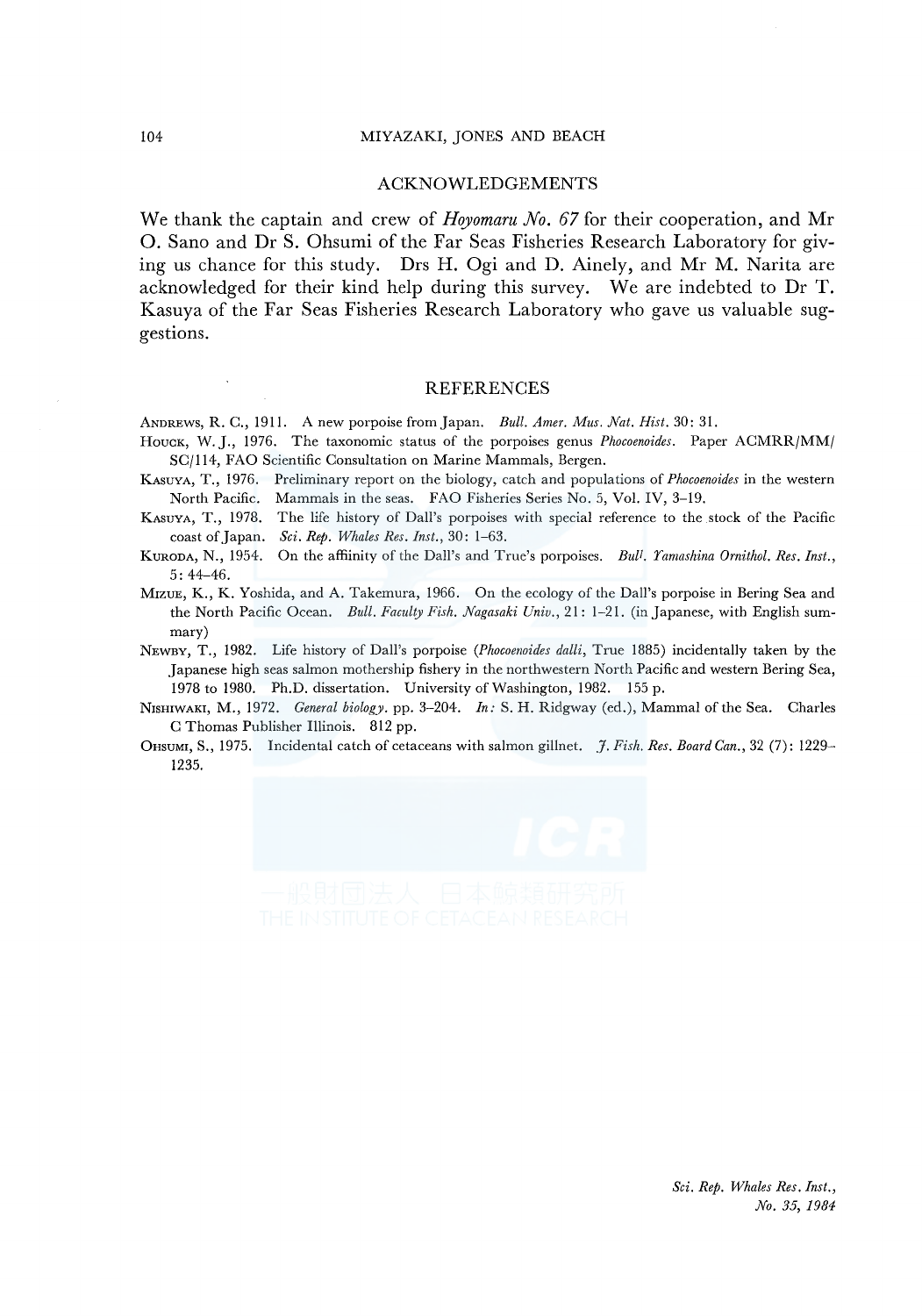# EXPLANATION OF PLATE

# PLATE I

- A portion of a mixed school (no. 4 in Table 6) composed of 11 *truei-type* and 3 *dalli*type porpoises sighted at 42°48'N, 153°05'E, 1215 hour, 7 August 1979.
- Fig. 1. A pair of adult *truei-type* and adult *dalli-type* (the left two porpoises) were coming close to the bow of the research vessel.
- Fig. 2. The *dalli-type* was swimming behind the *truei-type* in a line with a characteristic splash of water.
- Fig. 3. A pair of the *truei-type* and the *dalli-type* were surfacing simultaneously to breathe with turning their heads to a direction.
- Fig. 4. A pair of the *truei-type* and the *dalli-type* were just diving into water after breathing.